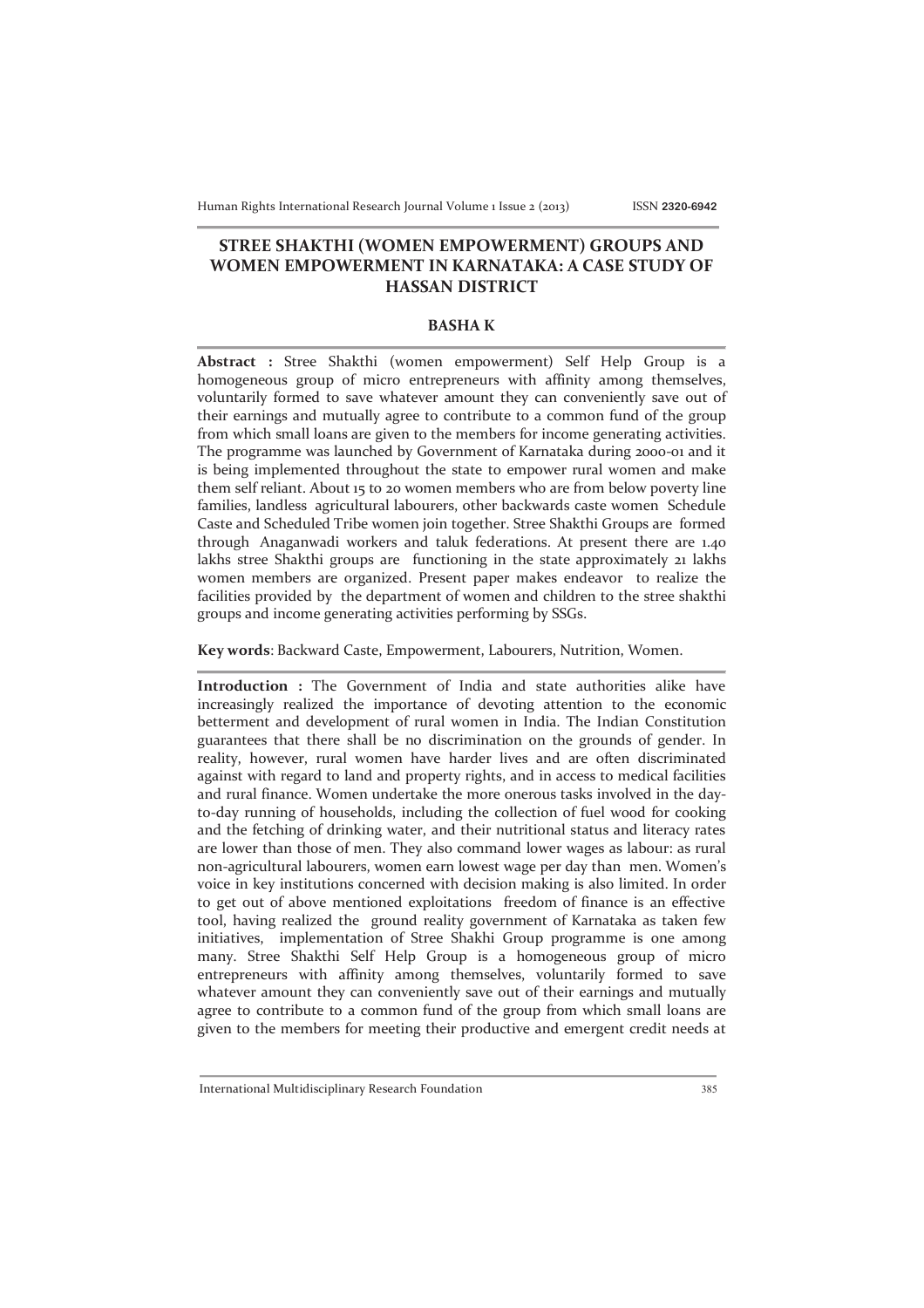STREE SHAKTHI (WOMEN EMPOWERMENT) GROUPS AND WOMEN EMPOWERMENT

such rate of interest, period of loan and other terms as the group may decide. The programme was launched by Government of Karnataka during 2000-01 and it is being implemented throughout the state to empower rural women and make them self reliant. Stree Shakthi Groups are formed at the village level to inculcate the savings habit in the members empowering the women economically. About 15 to 20 women members who are from below poverty line families, landless agricultural labourers, other backward caste women Schedule Caste and Scheduled Tribe women join together. Stree Shakthi Groups are formed through Anaganwadi workers and taluk federations. At present there are 1.40lakhs stree Shakthi groups are functioning in the state approximately 21 lakhs women members are organized.

**Objectives of the Study:** 1. To understand the aims and objectives of stree shakthi groups formulated by the Department of Women and Children, Government of Karnataka.

2. To realize the kind of facilities and services offering by the Department of Women and Children, Government of Karnataka.

3. To know the Income generating activities performing by the Stree Shakthi Groups.

Methodology : Present study has been carried out in eight taluks of Hassan district. The members of stree shakthi groups were contacted with the help of people such as anganvadi teachers and workers, additional information collected from CDP`s and assistant CDP`s too. Participant observation and interview technique were used in this study. Besides collecting data through participatory observation, an interview schedule containing both pre-coded and open-ended questions framed and then administered to the members of stree shakthi groups.

**Income Generating Activities of SSGs** : Dept of Women and Children has laid emphasis to strengthen the process of economic development of rural women and to increase the income levels of rural women by engaging them in income generating activities for creating financial stability. The economic activities undertaken by the Stree Shakthi Groups are agricultural activities, paddy cultivation, fishery on oral lease of land or water-area, backyard poultry, duckery, piggery, goatery, marketing of packaged indigenous rice, cashew nuts, spice powders, jam, pickles,cane and bamboo works, sewing and tailoring, embroidery, jari-work, door mat making, jute bag and soft toy making, agricultural input production like vermi compost and bio-fertilizers, nursery and grocery etc.

- **Financial Assistance Given by the Department**
- ß evolving Fund: Rs. 5,000 is released to each group as capital or seed money to take up income generating activities by the members of stree shakti self help groups.
- ß Kit Materials: Rs.600 worth register and a trunk is provided to each stree shakti group to preserve valuable documents which belonging to the members of the group.
- ß Incentive to groups for Excess Savings: An incentive of Rs. 15000 and Rs. 20000 is provided to each group who have saved excess of Rs. 75000 to Rs. 1,00000 and above Rs.1,00000 respectively.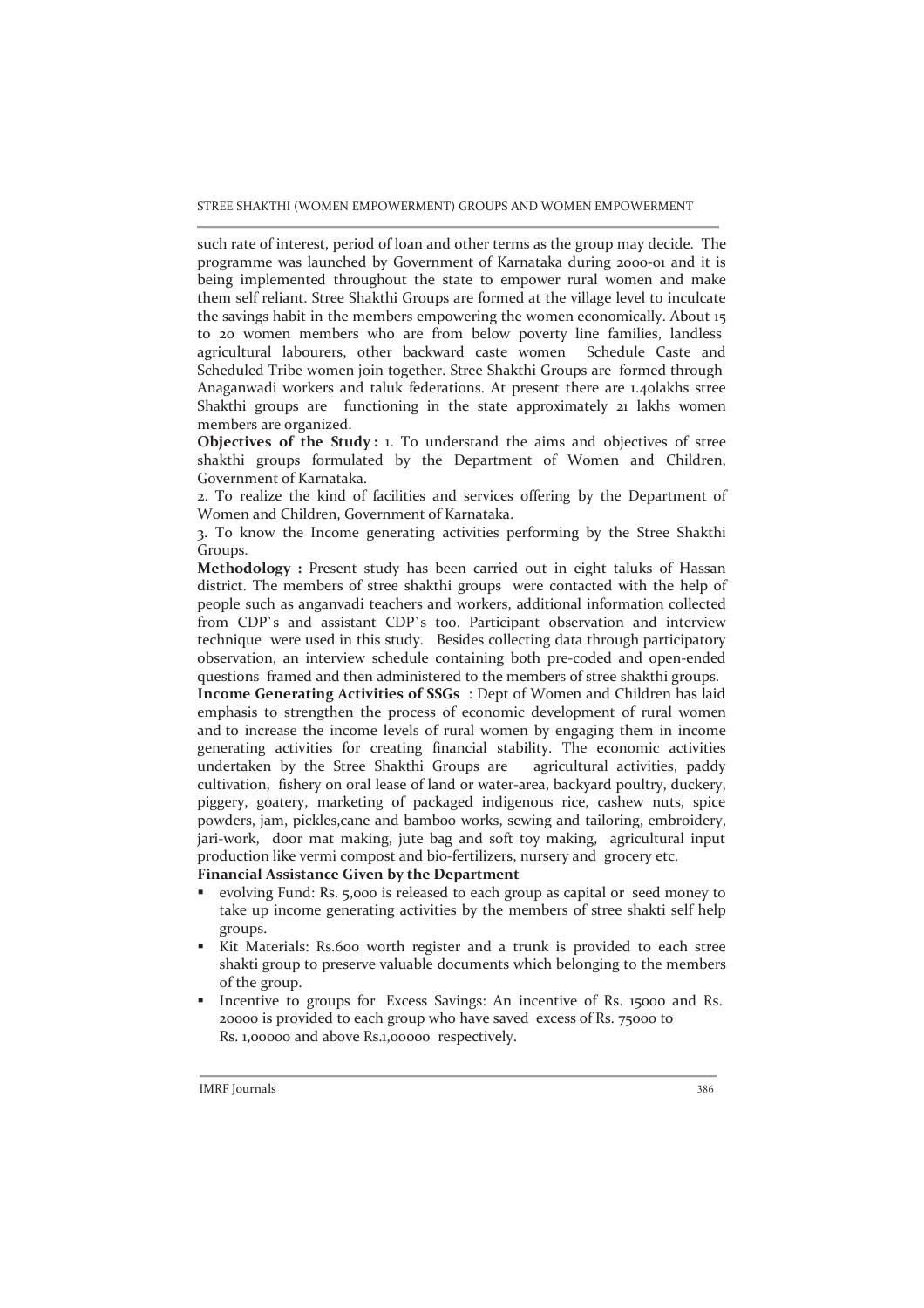Human Rights International Research Journal Volume 1 Issue 2 (2013) ISSN **2320-6942**

- ß Income Generating Activities: Rs. 5000 is provided to each group for taking up Income Generating Activities, for example animal husbandry, sheep and goat rearing, poultry, pickle making, tailoring, basket making, chili powder making, rolling of agar bathis, running tea and petty shops.
- Interest Subsidy at 6% on the loans : about 6 % interest subsidy is given to the Stree Shakthi groups which avail loans up to Rs. 1.00 lakh from the Bank.
- ß Strengthening of Block Level Societies: To strengthen Stree Shakthi groups, 175 Block Level Societies are registered under the Karnataka Societies Registration Act, 1960. Financial assistance of Rs.30,000/- has been provided to each society.
- ß Training: To strengthen the Streeshakthi Groups initially training was given to SHG members and field level officials. Anganwadi workers were given training in core batches regarding gender issues, leadership quality, communication, orientation, book-keeping, credit management and social issues in four phases .Skill development to the members to produce good quality products .During 2011-12 1573 Executive Members of Block Societies have been trained in coordination with NABARD.
- ß Marketing Complex: To encourage Stree Shakthi groups to take up income generating activities and also to provide marketing facilities for the products produced by these groups. To construct 28 District Level, 151 Taluk Lelvel,and 4 Divisional Level Marketing Complexes financial assistance is given. Exhibition / Marketing Melas: About Rs.75000/- is released to each district to organize exhibition and marketing melas at the taluk and district levels to give wide publicity on the produces of stree shakti groups.
- ß Awards to Best groups and Taluk Block Level Society: Every year on the occasion of International Womens day at the State level three cash awards and citations are given. For the first best group Rs.50,000/-, and the second best group Rs.30,000/-, and for the third best group Rs.20,000/-,At district and taluk level cash awards of Rs.5000 and Rs.2000 respectively with a citation is awarded. As part of birth centenary celebration of Smt. Yashodharamma Dasappa, one best group from each revenue division is awarded Rs.25,000/- Since 2010-2011 At the State level the first best Taluk Block Society is given Rs.80000, second best is given Rs.70000, third best is given Rs.60000 cash awards and citation. At the District level one best Taluk Block Society is awarded Rs.10000 cash and citation.
- ß Mobile Van: in the budget speech of 2012-13 Government has announced the scheme of mobile marketingvan for the sale of products prepared by stree shakti groups as a pilot project. This programme is expected to implement in Davanagere, Tumkur, Mysore, Dakshina Kannada, Belgaum, Dharwad, Gulbarga and Bidar Districts of the state for which 48.00 lakhs is provided. **Major Findings :**

**The major findings of the study are ;** 

The financial status of households has improved due to easy access of credit facility from the group. Access to credit has enabled women to undertake income generating activates.